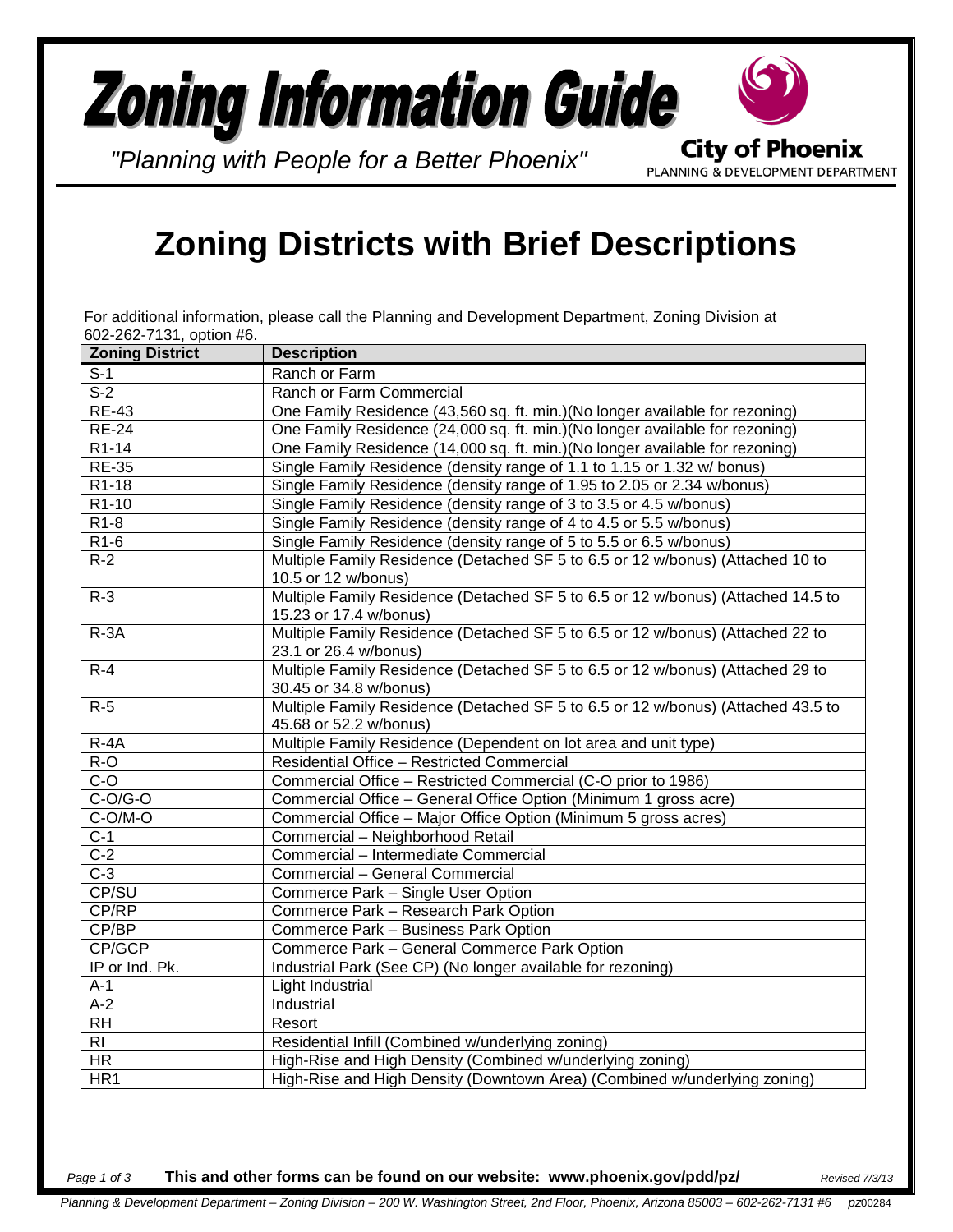| <b>Zoning District</b>       | <b>Description</b>                                                                                                               |
|------------------------------|----------------------------------------------------------------------------------------------------------------------------------|
| <b>HRI</b>                   | High-Rise Incentive - High-Rise and Mixed Use (Combined w/underlying zoning)                                                     |
| <b>MR</b>                    | Mid-Rise (Combined w/underlying zoning)                                                                                          |
| PAD                          | Planned Area Development (No longer available for rezoning)                                                                      |
| <b>PCD</b>                   | Planned Community District (Combined w/underlying zoning or approved zoning)                                                     |
| <b>PSC</b>                   | Planned Shopping Center (No longer available for rezoning)                                                                       |
| <b>RSC</b>                   | Regional Shopping Center (No longer available for rezoning)                                                                      |
| $P-1$                        | Passenger Automobile Parking, Limited (Surface parking)                                                                          |
| $P-2$                        | Parking (Surface parking and parking structures)                                                                                 |
| $\overline{GC}$              | <b>Golf Course</b>                                                                                                               |
| <b>UR</b>                    | Urban Residential (May apply between 7th Ave. to 7th St. & Lincoln St. to Grand<br>Canal)                                        |
| DC                           | Downtown Core (Underlying zoning for Fillmore to Harrison & 7th St. to 3rd Ave.)                                                 |
| $\overline{\mathsf{W}}$      | Warehouse Overlay (Combined w/underlying zoning) (Applies to specific area near                                                  |
|                              | downtown)                                                                                                                        |
| <b>Warehouse Parking</b>     | (Combined w/underlying zoning)                                                                                                   |
| <b>Capitol Mall Overlay</b>  | (Combined w/underlying zoning) (Applies to specific area near the Capitol)                                                       |
|                              |                                                                                                                                  |
| <b>SP</b>                    | Special Permit (Combined w/underlying zoning) (Allows a number of specific uses                                                  |
|                              | not otherwise permitted in the underlying zoning district)                                                                       |
| <b>MUA</b>                   | Mixed Use Agricultural (Should be designated as MUA on the General Plan)                                                         |
| <b>HCRO</b>                  | Historic Canal-Side Restaurant Overlay (Combined w/underlying zoning) (Applies to                                                |
|                              | site at Central Ave. & The Arizona Canal)                                                                                        |
| <b>Baseline Area Overlay</b> | (Combined w/underlying zoning) (Applies between Central to 40th St. & Southern to<br>South Mountain Park)                        |
| Arcadia Camelback            | (Combined w/underlying zoning) (Applies along Camelback Rd. from 44th St. to the                                                 |
| Special Planning             | City limits to the east)                                                                                                         |
| <b>District Camelback</b>    |                                                                                                                                  |
| Road Overlay                 |                                                                                                                                  |
| <b>Desert Character</b>      | (Combined w/underlying zoning) (Applies to North Land Use Plan area)                                                             |
| Overlay                      |                                                                                                                                  |
| <b>NBCC</b>                  | North Black Canyon Overlay (Combined w/underlying zoning) (Specific guidelines for<br>applicability)                             |
| <b>RSIO</b>                  | Rio Salado Interim Overlay (Combined w/underlying zoning) (Applies between I-17/I-<br>10 to Broadway Rd. & 19th Ave. to 32nd St. |
| <b>HP</b>                    | Historic Preservation Overlay (Combined w/underlying zoning)                                                                     |
| CCSIO                        | Central City South Interim Overlay (Combined w/underlying zoning) (Applies to<br>specific area)                                  |
| Four Corners Overlay         | (Applies to specific area near 24th St. & Broadway Rd.)                                                                          |
| <b>SPVTABDO</b>              | South Phoenix Village and Target Area B Design Overlay (Applies to specific areas                                                |
|                              | and residential development of 1 and 2 dwelling units per lot)                                                                   |
| <b>PSC Overlay</b>           | <b>Planned Shopping Center Overlay</b>                                                                                           |
| <b>SPD</b>                   | Special Planning District (Combined w/underlying zoning) (Applies to specific                                                    |
|                              | neighborhoods)                                                                                                                   |
| <b>EBRO</b>                  | East Buckeye Road Overlay District (Combined w/underlying zoning) (Applies to                                                    |
|                              | specific area fronting on Buckeye Road from Central Avenue to 16 <sup>th</sup> Street) Promote                                   |
|                              | community identity and well managed growth of corridor between Sky Harbor and                                                    |
|                              | downtown                                                                                                                         |
| <b>DVAO</b>                  | Deer Valley Airport Overlay District (Combined w/underlying zoning) (Applies to                                                  |
|                              | properties around the Deer Valley Airport (DVA), generally bounded by Happy Valley                                               |
|                              | Road, 29 <sup>th</sup> and 31 <sup>st</sup> Avenues, Rose Garden lane, Cave Creek Road CAP Canal 16 <sup>th</sup>                |
|                              | and 20 <sup>th</sup> Streets) Protect adjacent property owners and the DVA's long-term viability                                 |
|                              | as a general aviation facility                                                                                                   |
| <b>ACOD</b>                  | Arts, Culture and Small Business Overlay District (Combined w/underlying zoning)                                                 |
|                              | (Applies to specific land bounded by on I-10 Inner Loop, 19 <sup>th</sup> Avenue, 20 <sup>th</sup> Street,                       |
|                              | and Buckeye Road) To provide greater flexibility in zoning for a vibrant downtown                                                |

*Page 2 of 3* **This and other forms can be found on our website: www.phoenix.gov/pdd/pz/** *Revised 7/3/13*